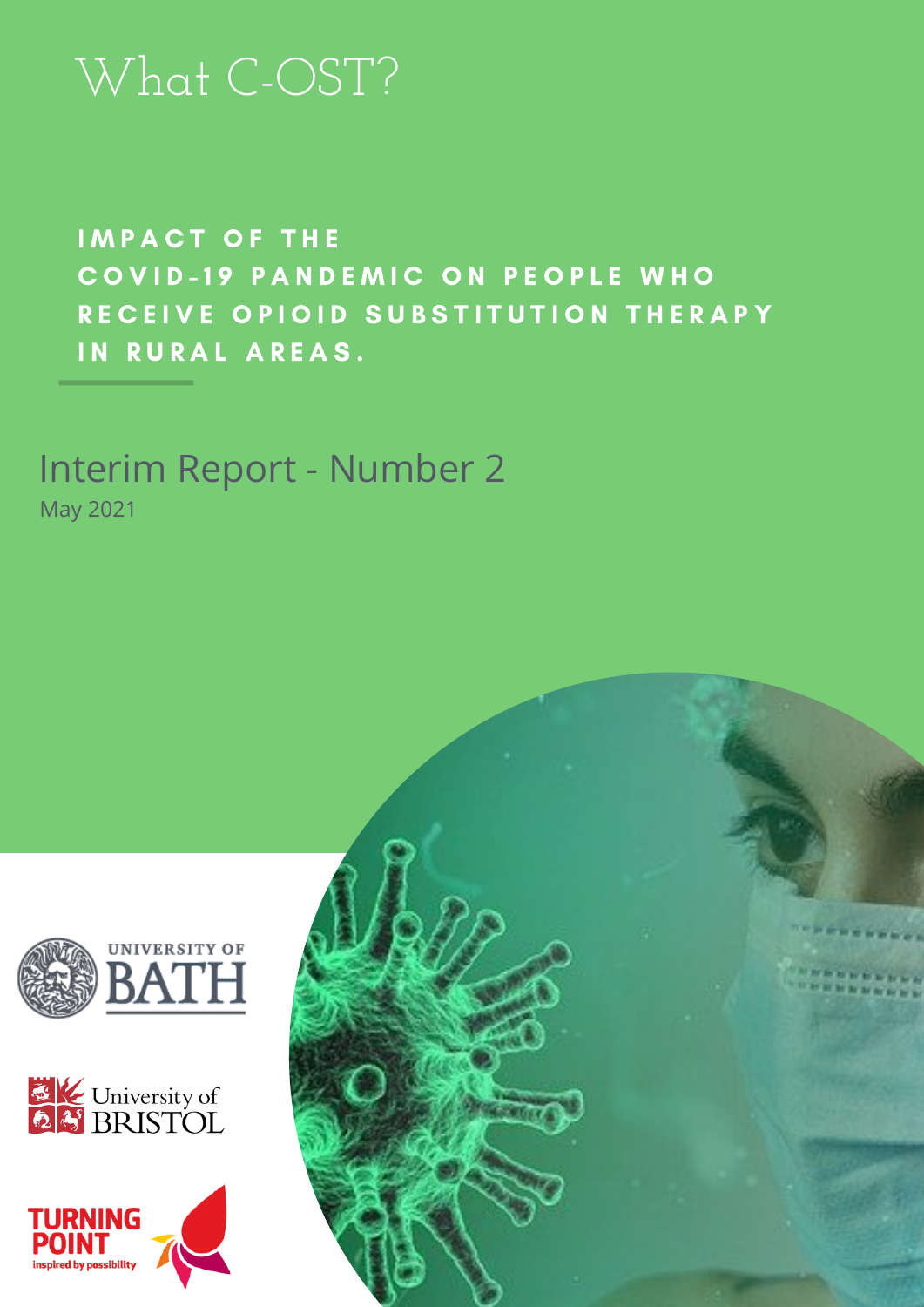The Covid-19 pandemic necessitated a change in the frequency of dispensing of opioid substitution therapy (OST) in order to protect clients and pharmacy staff. The majority, but not all people in receipt of OST have received take home doses, including weekly and fortnightly supplies. Often addiction research is conducted in cities. We cannot assume people living in rural areas have the same experiences.

This study links with the **[LUCID-B](https://arc-w.nihr.ac.uk/research/projects/understanding-the-experiences-of-people-who-inject-drugs-during-the-covid-19-pandemic/)** study, conducted in Bristol city. In this study here, we are looking at the experiences of living under Covid for people who live in rural areas and who receive treatment from drug and alcohol services in those areas. We are specifically interested in how people have experienced changes to their opioid substitution therapy under Covid and what impact this has had on them.

We have interviewed 15 people so far, seven men and eight women. Their ages range from 31 to 56 yrs, with the mean age being 43 years. They live in either isolated settings (e.g. hamlets), villages or towns in Somerset, Wiltshire and Suffolk.

The purpose of this interim report is to give some headline impressions which have come from interviews eight to 15 (conducted between Jan and March 2021) . Interviews one to seven are covered in the first [interim](https://arc-w.nihr.ac.uk/Wordpress/wp-content/uploads/2020/11/What-C-OST-First-Insights-Report-Nov-2020.pdf) report. It is important to note that wider conclusions about the impact of Covid or of prescribing changes cannot be drawn from this report. Future reports will be issued as the study progresses and the full and final synthesis of the findings will be published in due course.

## Study team:

# University of Bath

Dr Jenny Scott (lead), Senior Lecturer in Pharmacy Practice. j.a.scottebath.ac.uk Dr Josie Millar, Lecturer in Psychology

## University of Bristol

Dr Hannah Family, Research Fellow in E v a l u a t i o n Dr Jo Kesten, NIHR ARC West and NIHR Health Protection Research Unit in Behavioural Science and Evaluation Dr Lindsey Hines, Senior Research Associate, University of Bristol.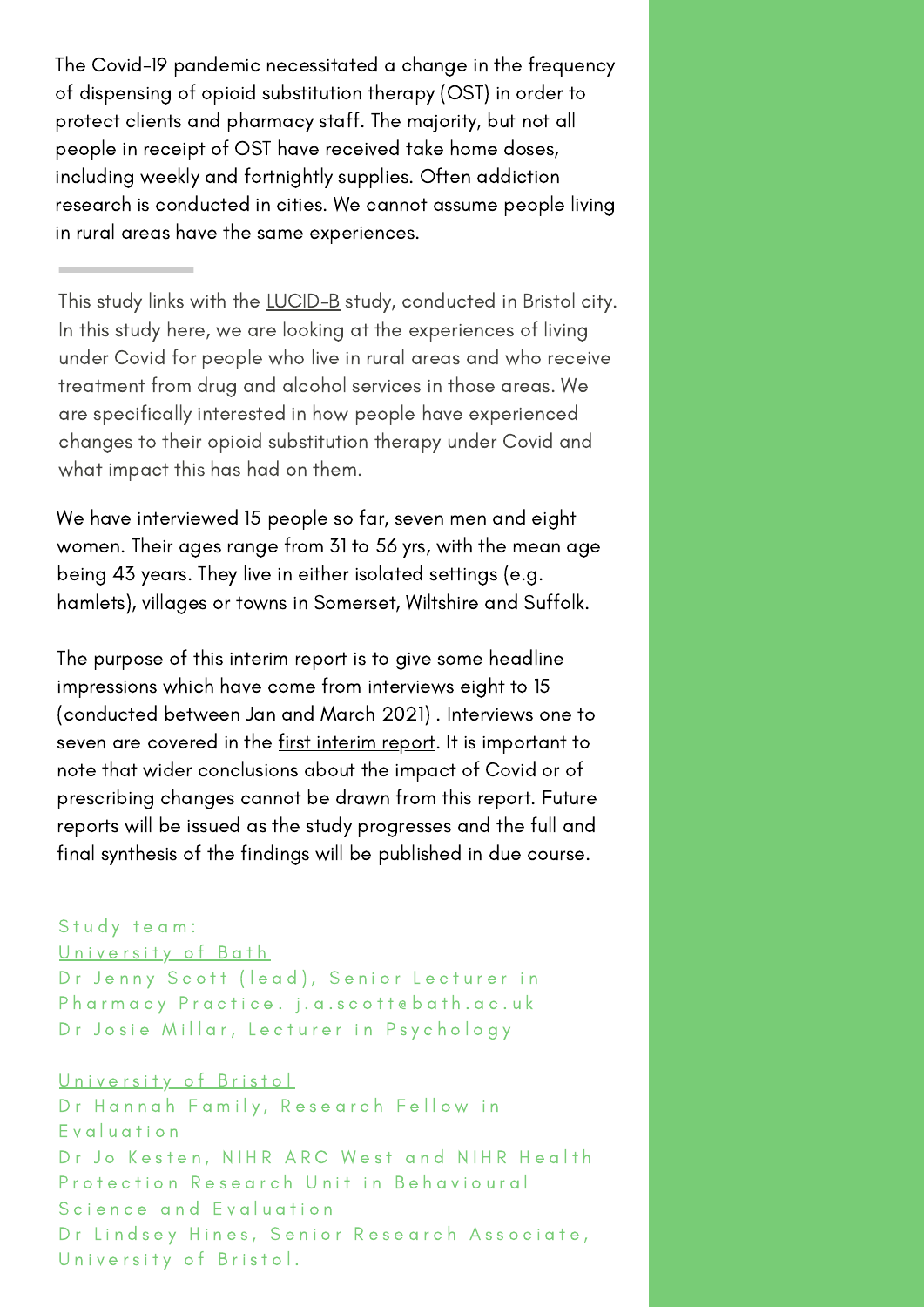#### What we have found...

Participants had all experienced less frequent opioid substitution therapy (OST) collection under Covid, typically reduced to fortnightly pick up and latterly weekly. This was largely welcomed. Some felt weekly was better as it was less to carry or risk accidental breakage and less to hold at home. For those on methadone, most received daily dose bottles and welcomed this, but some received dispensed volumes in large bottles. One person described having accidentally measured the wrong dose and taking 20ml too much one day. So far everyone who has had large bottle dispensing described being given a measuring cup or having already owned one.

With regard to support from and contact with drugs services, a very mixed picture was expressed. Some have felt the lack of face to face contact has impacted negatively on them, increasing their isolation and 'leaving them to it' with regard to recovery from substance use. Telephone appointments were not felt to provide the same personal support. However, others have really welcomed telephone appointments, both with key workers and prescribers, and expressed a preference for this over face to face appointments. They described less personal disruption, such as reduced need to take large chunks of time out from employment, childcare or family responsibilities. They also described increased convenience from lack of travel to face to face appointments, particularly in more rural locations with poor or no public transport. Getting lifts from friends or family was problematic due to pandemic restrictions. Related to this, people who described stability on OST and not using street drugs talked of the need for a more individualised approach in how attendance requirements for appointments are handled. As an example, someone who worked on call described being penalised for giving less than 48hr notice of appointment cancellation. Some felt very concerned at the thought of telephone appointments being suddenly withdrawn as they felt they had adjusted to a new normal where their OST and past drug use was background to a more forward facing life away from drugs. Attendance at drugs service premises triggered a reminder of past life that was unwelcomed.

There was a strong hope that **online groups** continue, even if face to face resume also, as physical attendance was impeded by rural locations, rural transport issues and the time, cost and difficulty in navigating these challenges. Online attendance was seen as less intimidating. Others talked of missing face to face groups and appointments, feeling a hope that things can return to 'as before'. One person spoke of how they felt face to face appointments and groups could have resumed already, with prior calls, social distancing and temperature checking, comparing it to GP practice attendance.